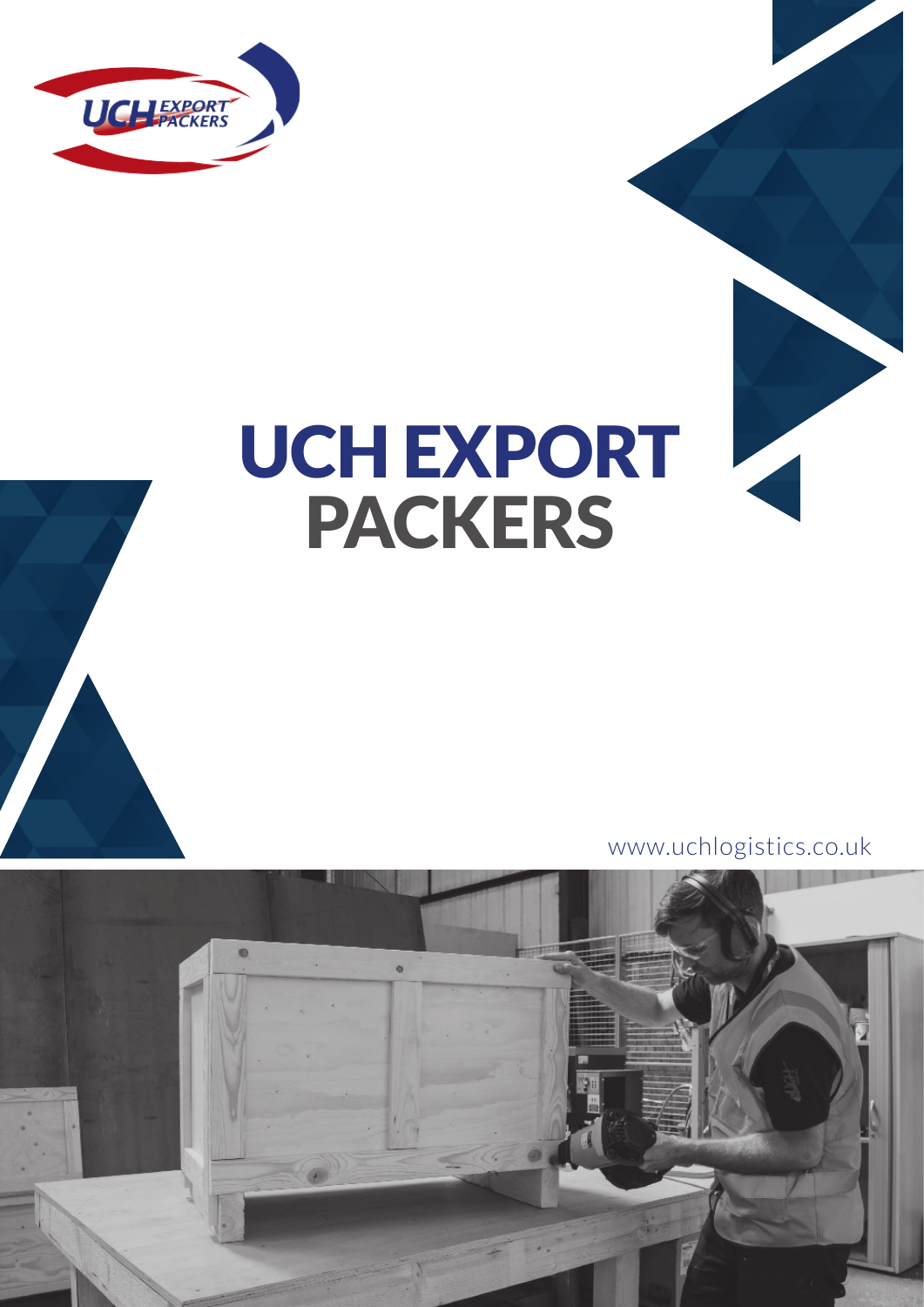

## How we can add value to your supply chain?

UCH Export Packers is the packing division of UCH Logistics Limited, a specialist airfreight carrier.

We provide a reliable, cost effective and efficient solution with specialist industry knowledge to ensure customer requirements are met.





**Our team has extensive experience in Export, Sea Freight & Dangerous Goods Packing. We are also ISPM15 certified & all of our cases are made from kiln dried heat treated timber, meaning all of the materials we use are safe & accepted internationally.**

**We are perfectly positioned not only to handle your transport needs, but also pack your cargo for safe movement at our Import/Export hub in Heathrow, saving you additional transport costs.** 

- **Minimise transport** costs with a supplier that can pack your cargo in-house.
- **Receive cargo 24/7** at our depots conveniently located at Heathrow with access to all major motorway networks giving you added flexibility.
- Take advantage of a single point of contact who can provide an **end-to-end solution** covering UK wide Collections, Packing, Screening & Delivery into the Airline.